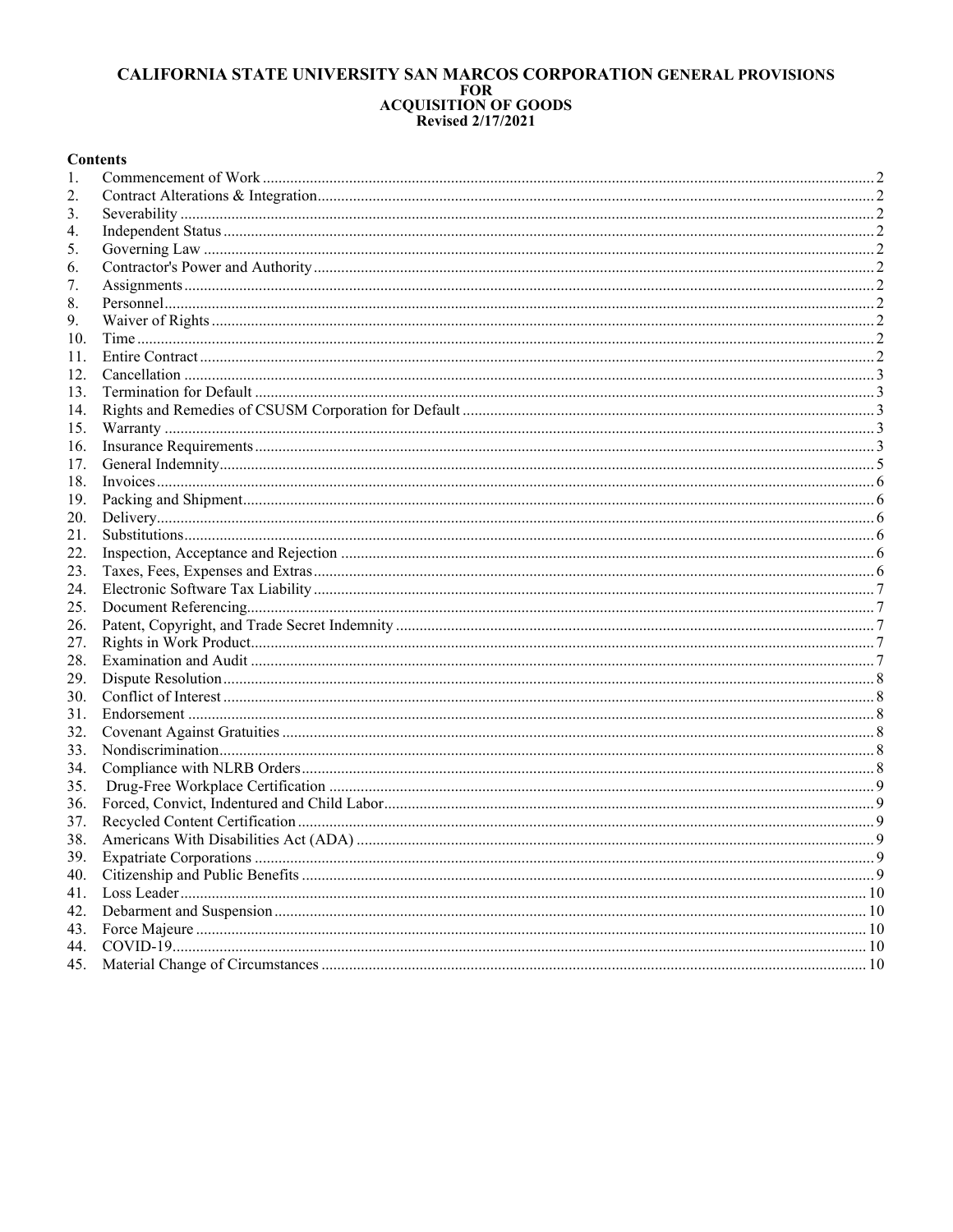# <span id="page-1-0"></span>**1. Commencement of Work**

Contractor shall not commence work under the Contract until Contractor has received a fully executed Contract and been given written approval to proceed. Any work performed by the Contractor prior to the date of approval shall be considered as having been performed at Contractor's own risk and as a volunteer.

## <span id="page-1-1"></span>**2. Contract Alterations & Integration**

No alteration or variation of the Contract shall be valid unless made in writing and signed by the Parties hereto, and no oral understanding or agreement not incorporated in writing in the Contract shall be binding on any of the Parties hereto.

# <span id="page-1-2"></span>**3. Severability**

Contractor and CSUSM Corporation agrees that if any provision of this Contract is found to be illegal or unenforceable, such term or provision shall be deemed stricken and the remainder of the Contract shall remain in full force and effect. Either Party having knowledge of such term or provision shall promptly inform the other of its presumed non-applicability of such provision. Should the illegal or unenforceable provision be a material or essential term of the Contract, the Contract shall be terminated in a manner commensurate with the interests of both Parties, to the maximum extent reasonable.

# <span id="page-1-3"></span>**4. Independent Status**

Contractor, and its employees, agents, and subcontractors, in the performance of this Contract, shall act in an independent capacity and not as officers, employees or agents of CSUSM Corporation. While Contractor may be required by this Contract to carry Worker's Compensation Insurance, in no event shall Contractor and its employees and agents be entitled to unemployment or workers' compensation benefits from CSUSM Corporation.

# <span id="page-1-4"></span>**5. Governing Law**

To the extent not inconsistent with applicable federal law, this Contract shall be construed in accordance with and governed by the laws of the State of California.

## <span id="page-1-5"></span>**6. Contractor's Power and Authority**

Contractor warrants it has full power and authority enter into this Contract and will hold CSUSM Corporation harmless from and against any loss, cost, liability, and expense (including reasonable attorney fees) arising out of any breach of this warranty. Further, Contractor shall not enter into any arrangement, agreement or contract with any third party that might abridge any rights of CSUSM Corporation under this Contract.

## <span id="page-1-6"></span>**7. Assignments**

Contractor shall not assign this Contract either in whole or in part, without the CSUSM Corporation's written consent, which will not be unreasonably withheld.

## <span id="page-1-7"></span>**8. Personnel**

Contractor shall give its personal attention to the performance of the Contract and shall make every effort consistent with sound business practices to honor the CSUSM Corporation's requests regarding Contractor's assignment of its employees. However, Contractor maintains the sole right to determine the assignment of its employees in order to keep all phases of work under its control. If an employee of Contractor is unable to perform due to illness, resignation, or other factors beyond Contractor's control, Contractor shall use its best effort to provide suitable substitute personnel.

## <span id="page-1-8"></span>**9. Waiver of Rights**

Any action or inaction by CSUSM Corporation or the failure of CSUSM Corporation on any occasion to enforce any right or provision of this Contract shall not be construed to be a waiver by CSUSM Corporation of its rights hereunder and shall not prevent CSUSM Corporation from enforcing such provision or right on any future occasion. The CSUSM Corporation's rights and remedies provided in this contract shall not be exclusive and are in addition to any other rights and remedies provided by law.

## <span id="page-1-9"></span>**10. Time**

Time is of the essence in the performance of this Contract.

## <span id="page-1-10"></span>**11. Entire Contract**

This Contract sets forth the entire agreement between the Parties with respect to the subject matter hereof and shall govern the respective duties and obligations of each Party.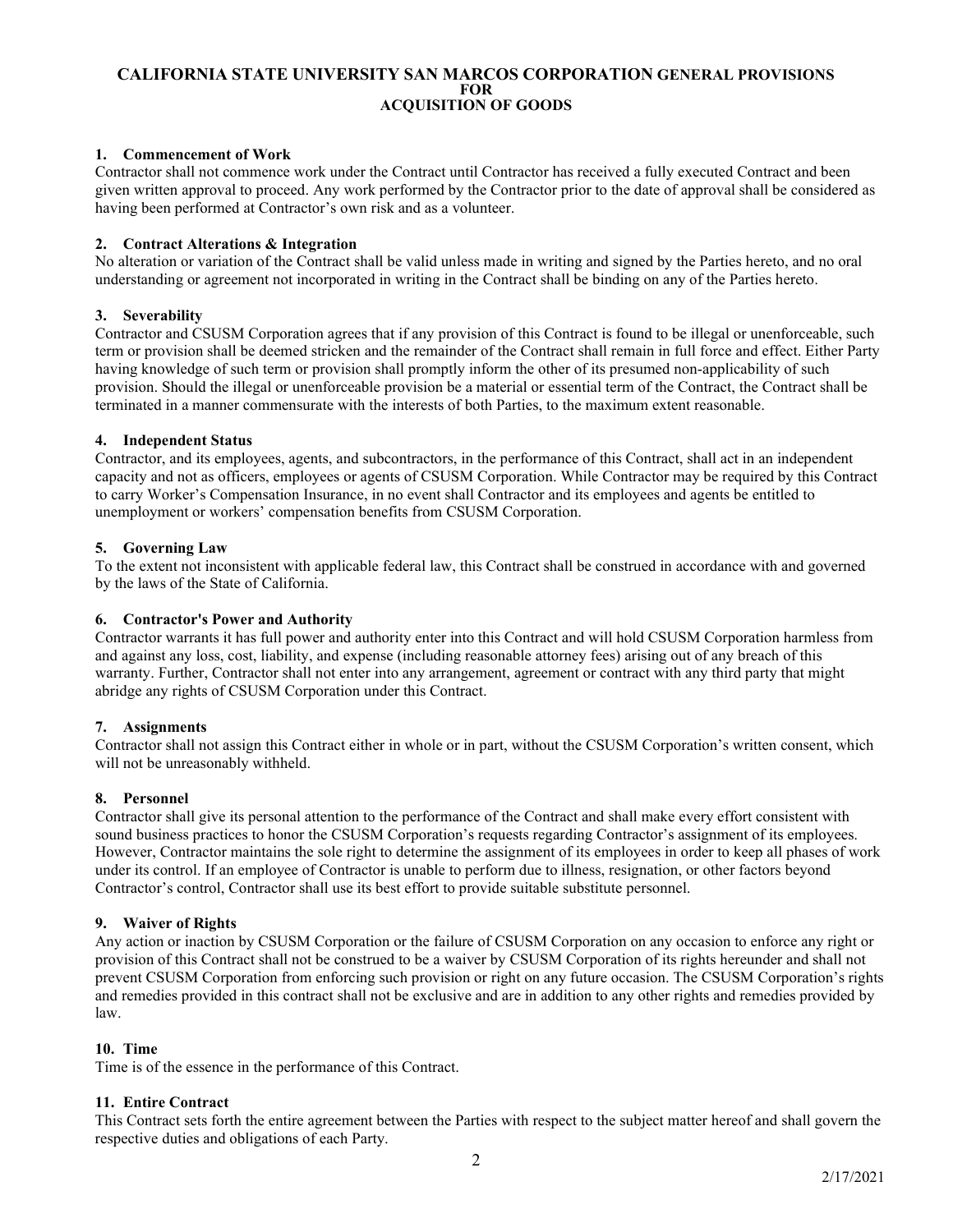# <span id="page-2-0"></span>**12. Cancellation**

CSUSM Corporation has the right to cancel this Contract at any time and without future financial obligation upon thirty (30) days written notice to Contractor.

## <span id="page-2-1"></span>**13. Termination for Default**

CSUSM Corporation may terminate the Contract and be relieved of the payment of any consideration to Contractor should Contractor fail to perform the covenants herein contained at the time and in the manner herein provided. In the event of such termination, CSUSM Corporation may proceed with the work in any manner deemed proper by CSUSM Corporation. The cost to CSUSM Corporation shall be deducted from any sum due the Contractor under the Contract, and the balance, if any, shall be paid the Contractor upon demand.

## <span id="page-2-2"></span>**14. Rights and Remedies of CSUSM Corporation for Default**

- (a) In the event any Deliverables furnished or services provided by Contractor in the performance of this Contract should fail to conform to the requirements herein, or to the sample submitted by Contractor, CSUSM Corporation may reject the same, and it shall thereupon become Contractor's duty to forthwith reclaim and remove all nonconforming deliverables and correct the performance of services, without expense to CSUSM Corporation, and to immediately replace all such rejected items with others conforming to the specifications or samples. Should Contractor fail, neglect, or refuse to do so, CSUSM Corporation shall thereupon have the right, but not the obligation, to purchase in the open market, in lieu thereof, a corresponding quantity of any such items and to deduct the cost of such cover from any moneys due or that may thereafter become due to Contractor.
- (b) In the event Contractor fails to make prompt delivery of any items as specified in the Contract, the same conditions as to the CSUSM Corporation's right but not obligation, to purchase in the open market and receive reimbursement from Contractor, as set forth in (a), above shall apply.
- (c) In the event CSUSM Corporation terminates this Contract, either in whole or in part, for the Contractor's default or breach, Contractor shall compensate CSUSM Corporation, in addition to any other remedy CSUSM Corporation may have available to it, for any loss or damage sustained and cost incurred by the CSUSM Corporation in procuring any items that Contractor agreed to supply.
- (d) The CSUSM Corporation's rights and remedies provided above shall not be exclusive and shall be in addition to any other rights and remedies provided by law, equity or this Contract.

## <span id="page-2-3"></span>**15. Warranty**

- (a) Contractor warrants that (i) Deliverables and services furnished hereunder will conform to the requirements of this Contract (including, without limitation, all descriptions, specifications, and drawings identified in the Statement of Work), and (ii) the Deliverables will be free from defects in materials and workmanship. Where the Parties have agreed to design specifications in the Statement of Work directly or by reference, Contractor warrants the Deliverables shall provide all functionality required thereby. In addition to the other warranties set forth herein, where the Contract calls for delivery of Commercial Software, Contractor warrants such Software shall perform in accordance with its license and accompanying Documentation. CSUSM Corporation's approval of designs or specifications furnished by Contractor shall not relieve Contractor of its obligations under this warranty.
- (b) Contractor warrants that at the time of delivery, deliverables (i) shall be free of harmful code (i.e. computer viruses, worms, trap doors, time bombs, disabling code, or any similar malicious mechanism designed to interfere with the intended operation of, or cause damage to, computers, data, or software); and (ii) shall not infringe or violate any U.S. Intellectual Property Right. Without limiting the generality of the foregoing, if CSUSM Corporation believes harmful code may be present in any Commercial Software delivered, Contractor shall, upon CSUSM Corporation's request, provide a master copy of the Software for comparison and correction.
- (c) Unless otherwise specified in the Statement of Work: (i). Where Contractor resells Hardware or Software it purchased from a third party, and such third party offers additional or more advantageous warranties than those set forth herein, Contractor shall pass through any such warranties to CSUSM Corporation and shall cooperate in enforcing them. Such warranty pass-through shall be supplemental to, and not relieve Contractor from, Contractor's warranty obligations set forth above.
- (d) All warranties, including special warranties specified elsewhere herein, shall inure to CSUSM Corporation, its successors, assigns, customer agencies, and other governmental users of the Deliverables or services.

#### <span id="page-2-4"></span>**16. Insurance Requirements**

The Contractor shall not commence Work until it has obtained all the insurance required in this Contract, and such insurance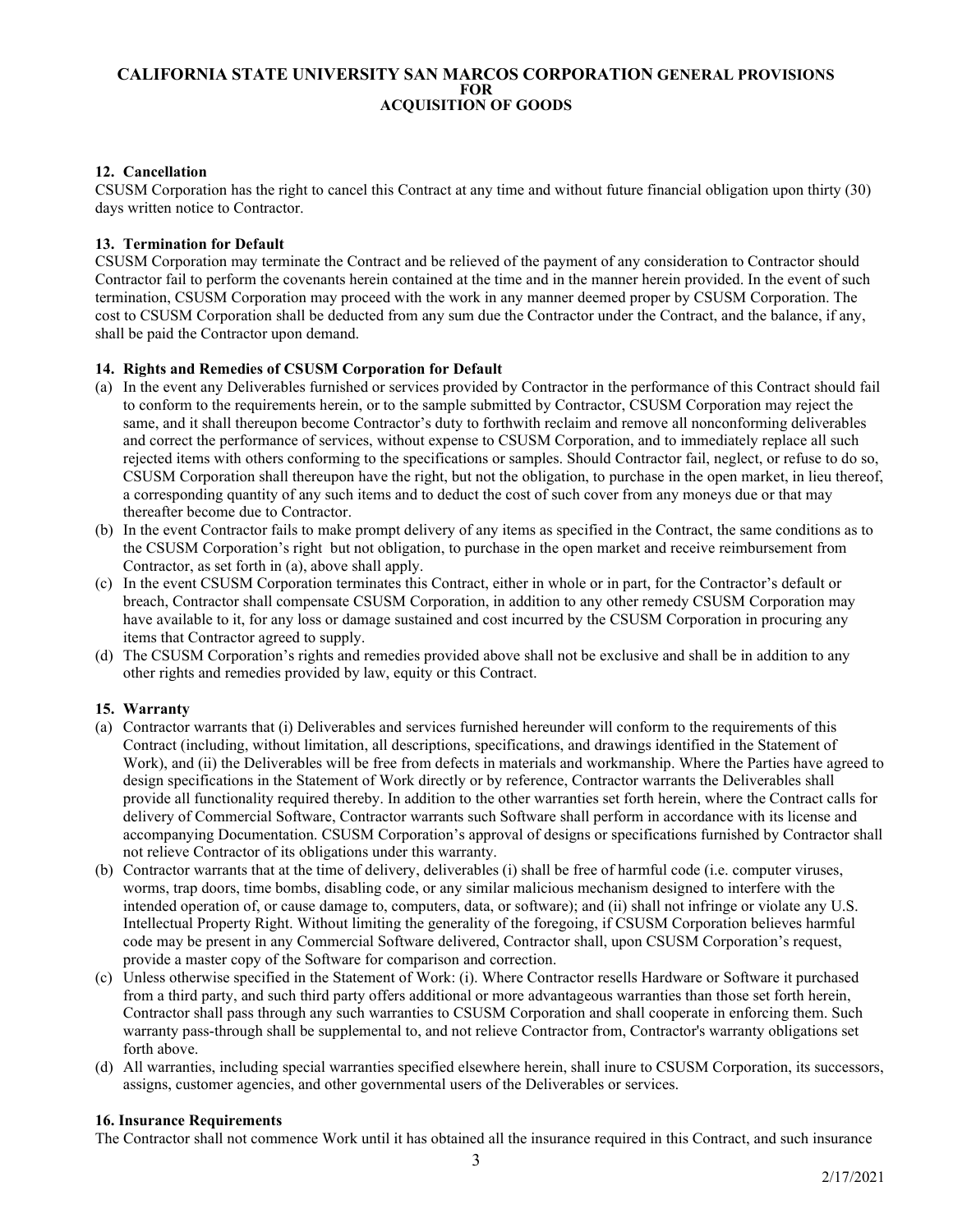## has been approved by CSUSM Corporation.

(a) Policies and Coverage.

(1) Comprehensive or Commercial Form General Liability Insurance on an occurrence basis, covering work done or to be done by or on behalf of the Contractor and providing insurance for bodily injury, personal injury, property damage, and products and completed operations. The aggregate limit shall apply separately to the Work.

(2) Business Automobile Liability Insurance on an occurrence basis, covering owned, hired, and non-owned automobiles used by or on behalf of the Contractor and providing insurance for bodily injury, property damage

(3) Workers' Compensation including Employers Liability Insurance as required by the State of California,

(b) Contractor may also be required to obtain and maintain the following policies and coverage:

(1) Environmental Impairment Liability Insurance should the Work involve hazardous materials, such as asbestos, lead, fuel storage tanks, and PCBs.

(2) Other Insurance by agreement between CSUSM Corporation and the Contractor.

(c) Verification of Coverage.

 The Contractor shall submit original certificates of insurance and endorsements to the policies of insurance required by the Contract to CSUSM Corporation as evidence of the insurance coverage. Renewal certifications and endorsements shall be timely filed by the Contractor for all coverage until the Work is accepted as complete. CSUSM Corporation reserve the right to require the Contractor to furnish CSUSM Corporation complete, certified copies of all required insurance policies.

(d) Insurance Provisions.

 Nothing in these insurance provisions shall be deemed to alter the indemnification provisions in this Agreement. The insurance policies shall contain, or be endorsed to contain, the following provisions. (i) For the general and automobile liability policies, the State of California, the Trustees of the California State University, the California State University San Marcos Corporation (CSUSM Corporation), the California State University San Marcos Foundation (CSUSMF), the Associated Students, Inc. of California State University San Marcos (ASI), California State University San Marcos (which is the Trustees of the California State University and is one of 23 campuses in the California State University System), and the employees, representatives, volunteers, and agents are to be covered as additional insureds.

- (e) For any claims related to the Work the Contractor's insurance coverage shall be primary insurance as respects to the State of California, the Trustees of the California State University, the California State University San Marcos Corporation (CSUSM Corporation), the California State University San Marcos Foundation (CSUSMF), the Associated Students, Inc. of California State University San Marcos (ASI), California State University San Marcos (which is the Trustees of the California State University and is one of 23 campuses in the California State University System), their officers, employees, representatives, volunteers, and agents shall be in excess of the Contractor's insurance and shall not contribute with it.
- (f) Each insurance policy required by this section shall state that coverage shall not be canceled by either the Contractor or the insurance carrier, except after thirty (30) Days prior written notice has been given to CSUSM Corporation.
- (g) The State of California, the Trustees of the California State University, the University, their officers, employees, representatives, volunteers, and agents shall not by reason of their inclusion as additional insureds incur liability to the insurance carriers for payment of premiums for such insurance.
- (h) Contractor hereby grants to CSUSM Corporation a waiver of any right to subrogation which any insurer of said Contractor may acquire against the CSUSM Corporation by virtue of the payment of any loss under such insurance. Contractor agrees to obtain any endorsement that may be necessary to affect this waiver of subrogation, but this provision applies regardless of whether or not the CSUSM Corporation has received a waiver of subrogation endorsement from the insurer.
- (i) Amount of Insurance.

(1) For all projects, the insurance furnished by Contractor under this Agreement shall provide coverage in amounts not less than the following, unless a different amount is stated in the Supplementary General Conditions:

- (i) Comprehensive or Commercial Form General Liability Insurance--Limits of Liability \$2,000,000 General Aggregate
	- \$1,000,000 Each Occurrence--combined single limit for bodily injury and property damage.
- (ii) Business Automobile Liability Insurance-Limits of Liability

 \$1,000,000 Each Accident-- combined single limit for bodily injury and property damage to include uninsured and underinsured motorist coverage.

(iii) Workers' Compensation limits as required by law with Employers Liability limits of \$1,000,000.

(2) For projects involving hazardous materials, the Contractor shall provide additional coverage in amounts not less than the following, unless a different amount is stated in the Supplementary General Conditions:

(i) Environmental Impairment (pollution) Liability Insurance-Limits of Liability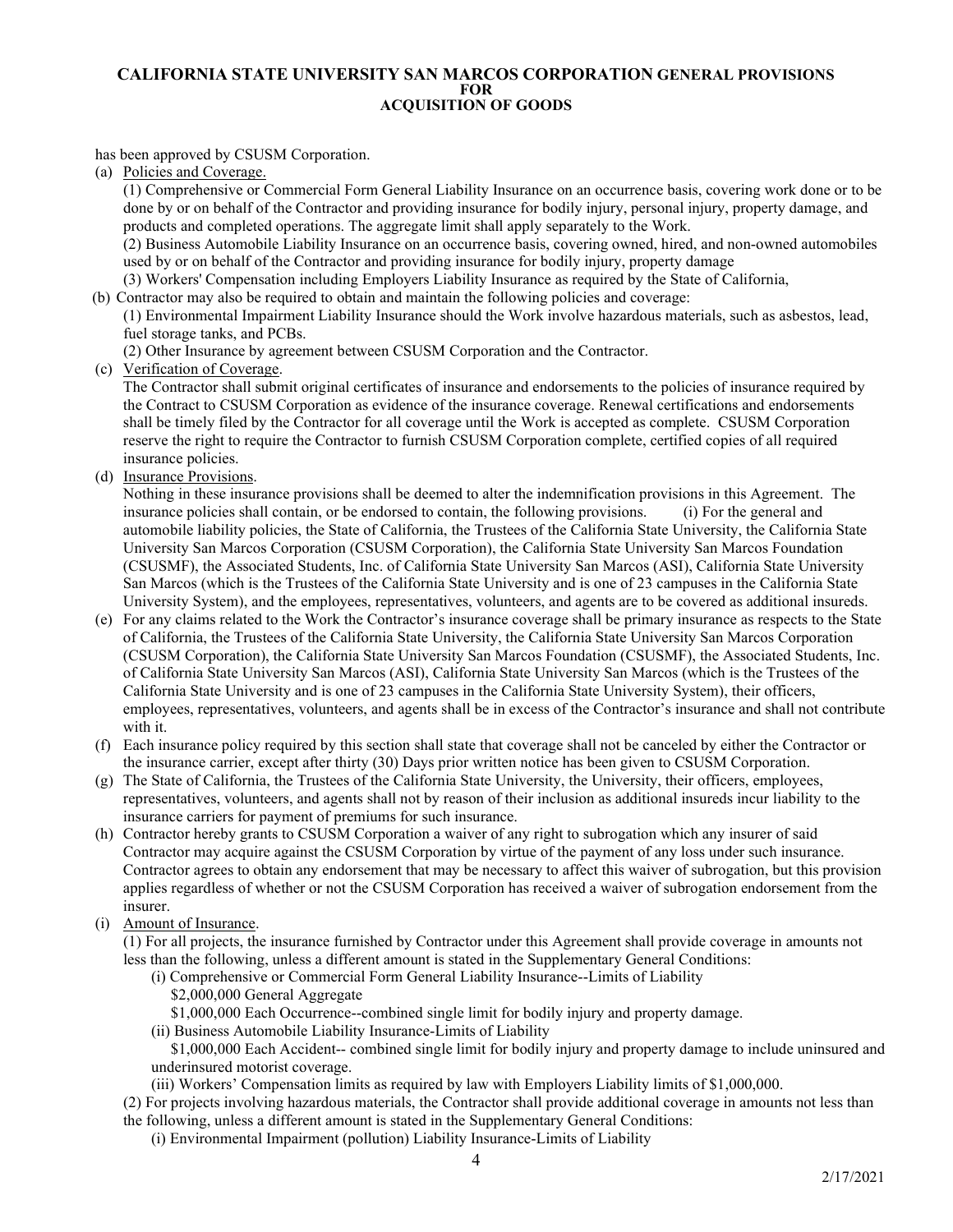\$10,000,000 General Aggregate

 \$ 5,000,000 Each Occurrence-- combined single limit for bodily injury and property damage, including cleanup costs.

(ii) In addition to the coverage for Business Automobile Liability Insurance, the Contractor shall obtain for hazardous material transporter services:

- (a) MCS-90 endorsement
- (b) Sudden & Accidental Pollution endorsement--Limits of Liability\*
	- \$2,000,000 Each Occurrence
	- \$2,000,000 General Aggregate

\*A higher limit on the MCS-90 endorsement required by law must be matched by the Sudden & Accidental Pollution Insurance. With CSUSM Corporation's approval, the Contractor may delegate the responsibility to provide this additional coverage to its hazardous materials subcontractor. When the Contractor returns its signed project construction phase agreement to CSUSM Corporation, the Contractor shall also provide CSUSM Corporation with a letter stating that it is requiring its hazardous materials subcontractor to provide this additional coverage, if applicable. The Contractor shall affirm in this letter that the hazardous materials subcontractor's certificate of insurance shall also adhere to all CSUSM Corporation requirements. Further, this letter will provide that the subcontractor's certificate of insurance will be provided to CSUSM Corporation as soon as the Contractor fully executes its subcontract with the hazardous materials subcontractor, or within 30 Days of the Notice to Proceed, whichever is less.

(j) Acceptability of Insurers.

 Insurers shall be licensed by the State of California to transact insurance and shall hold a current A.M. Best's rating of A:VII, or shall be a carrier otherwise acceptable to CSUSM Corporation.

(k) Subcontractor's Insurance.

 Contractor shall ensure that its subcontractors are covered by insurance of the types required by this Contract, and that the amount of insurance for each subcontractor is appropriate for that subcontractor's Work. Contractor shall not allow any subcontractor to commence Work on its subcontract until the insurance has been obtained, and approved by the CSU. Only the Contractor and its hazardous materials subcontractor(s) shall have the coverage for projects involving hazardous materials.

(l) Miscellaneous.

(1) Any deductible under any policy of insurance required in this Contract shall be Contractor's liability. (2) Acceptance of certificates of insurance by CSUSM Corporation shall not limit the Contractor's liability under the Contract.

(3) In the event the Contractor does not comply with these insurance requirements, CSUSM Corporation may, at its option, provide insurance coverage to protect CSUSM Corporation. The cost of the insurance shall be paid by the Contractor and, if prompt payment is not received, may be deducted from Contract sums otherwise due the Contractor. (4) If CSUSM Corporation are damaged by the failure of Contractor to provide or maintain the required insurance, the Contractor shall pay CSUSM Corporation for all such damages.

(5) The Contractor's obligations to obtain and maintain all required insurance are non-delegable duties under this Contract.

(6) The Contractor's liability for damages proximately caused by acts of God (as defined in Public Contract Code section 7105) and not involving Contractor negligence shall be limited to five percent of the Contract.

- (m) Contractor agrees that the bodily injury liability insurance herein provided shall be in effect at all times during the term of this Contract. In the event said insurance coverage expires at any time or times during the term of this Contract, Contractor agrees to provide at least thirty (30) days prior to said expiration date, a new certificate of insurance evidencing insurance coverage as provided herein for not less than the remainder of the term of the Contract, or for a period of not less than one (1) year. New certificates of insurance are subject to the approval of CSUSM Corporation, and the Contractor agrees that no work or services shall be performed prior to the giving of such approval. In the event Contractor fails to keep in effect at all times insurance coverage as herein provided, CSUSM Corporation may in addition to any other remedies it may have, terminate this Contract upon the occurrence of such event.
- (n) That the insurer will not cancel the insured's coverage without thirty (30) days prior notice to CSUSM Corporation;
- (o) That CSUSM Corporation, California State University San Marcos (which is the Trustees of the California State University and is one of 23 campuses in the California State University System) and the employees, officers, and agents of each of them will not be responsible for any premiums or assessments on the policy.

## <span id="page-4-0"></span>**17. General Indemnity**

Contractor shall indemnify, defend and hold harmless the California State University San Marcos Corporation (CSUSM Corporation), the California State University San Marcos Foundation (CSUSMF), the Associated Students, Inc. of California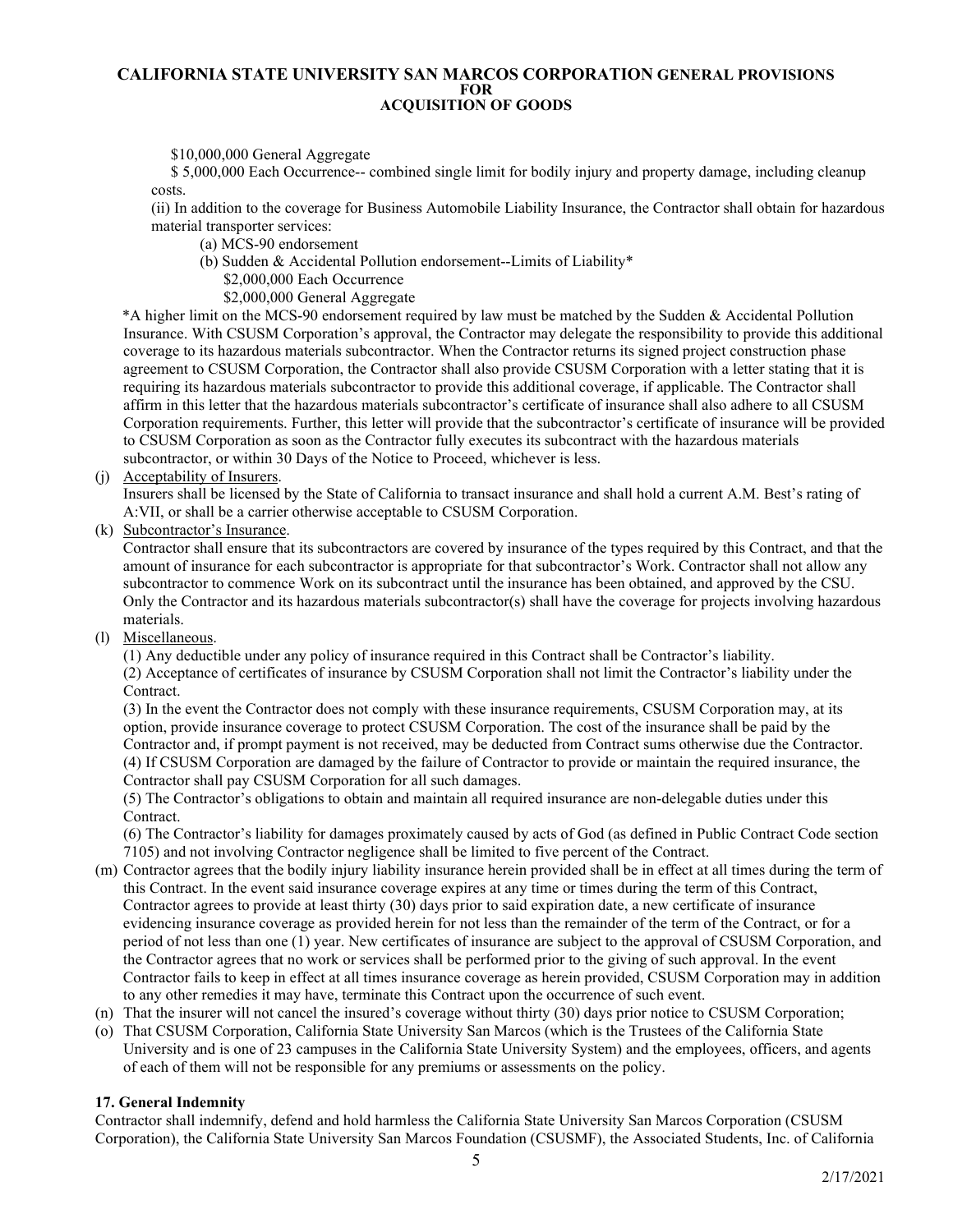State University San Marcos (ASI), the State of California, Board of Trustees of the California State University, CSU and their respective officers, directors, volunteers, agents and employees (collectively "University") from and against any and all liability, loss, damage, expense, costs (including without limitation costs and fees of litigation) of every nature arising out of or in connection with the Contractor's performance of work hereunder or its failure to comply with any of its obligations contained in the agreement, except such loss or damage which was caused by the sole negligence or willful misconduct of the University.

## <span id="page-5-0"></span>**18. Invoices**

Invoices shall be submitted, in arrears, to the address stipulated in the Contract. The Contract number must be included on the invoice. Final invoice shall be marked as such. Contractor shall submit invoices to CSUSM Corporation for payment of goods and services rendered. Unless otherwise specified, CSUSM Corporation shall pay properly submitted invoices not more than 30 days after (i) the performance completion date of services; or (ii) receipt of an undisputed invoice, whichever is later. Late payment penalties shall not apply to this Contract. The consideration to be paid Contractor, as described within the Contract, shall be in full compensation for all of Contractor's expenses incurred in the performance thereof, including travel and per diem, unless otherwise expressly so provided.

## <span id="page-5-1"></span>**19. Packing and Shipment**

All goods are to be packed in suitable containers for protection in shipment and storage, and in accordance with applicable specifications. Each container of a multiple container shipment shall be identified to:

(a) show the number of the container and the total number of containers in the shipment; and

(b) the number of the container in which the packing sheet has been enclosed.

All shipments by Contractor or its subcontractors must include packing sheets identifying: the CSUSM Corporation's contract number; item number; quantity and unit of measure; part number and description of the goods shipped; and appropriate evidence of inspection, if required. Goods for different contracts shall be listed on separate packing sheets.

## <span id="page-5-2"></span>**20. Delivery**

Contractor shall strictly adhere to the delivery and completion schedules specified in this contract. Time, if stated as a number of days shall mean calendar days unless otherwise specified. The quantities specified herein are the only quantities required. If Contractor delivers in excess of the quantities specified herein, the CSUSM Corporation shall not be required to make any payment for the excess deliverables, and may return them to Contractor at Contractor's expense or utilize any other rights available to the CSUSM Corporation at law or in equity.

## <span id="page-5-3"></span>**21. Substitutions**

Substitution of Deliverables may not be tendered without advance written consent of the CSUSM Corporation. Contractor shall not use any specification in lieu of those contained in the Contract without written consent of the CSUSM Corporation.

#### <span id="page-5-4"></span>**22. Inspection, Acceptance and Rejection**

Unless otherwise specified in the Statement of Work all deliverables may be subject to inspection and test by the CSUSM Corporation.

## <span id="page-5-5"></span>**23. Taxes, Fees, Expenses and Extras**

Contractor certifies that it shall comply with all California Sale and Use Tax requirements. Unless specified otherwise, prices quoted shall include all required and applicable taxes. No charge for delivery, drayage, express, parcel post, packing, cartage, insurance, license fees, permits, cost of bonds, or for any other purpose will be paid by CSUSM Corporation unless expressly included and itemized in the Contract. Unless otherwise indicated on the Purchase Order or Contract, on "FOB Shipping Point" transactions vendor shall arrange for lowest cost transportation, prepay, add freight to invoice, and furnish supporting freight bills over \$50. On "FOB Shipping Point" transactions, should any shipments under this Contract be received by CSUSM Corporation in a damaged condition and any related freight loss and damage claims filed against the carrier or carriers by wholly or partially declined by the carrier or carriers with the inference that damage was the result of the act of the shipper, such as inadequate packing or loading or some inherent defect in the equipment and/or material, vendor shall, at its own expense, assist CSUSM Corporation in establishing carrier liability. Contractor certifies it will immediately advise CSUSM Corporation of any change in its retailers seller's permit or certification of registration or applicable affiliate's sellers permit or certificate of registration or applicable affiliate's sellers permit or certificate of registration.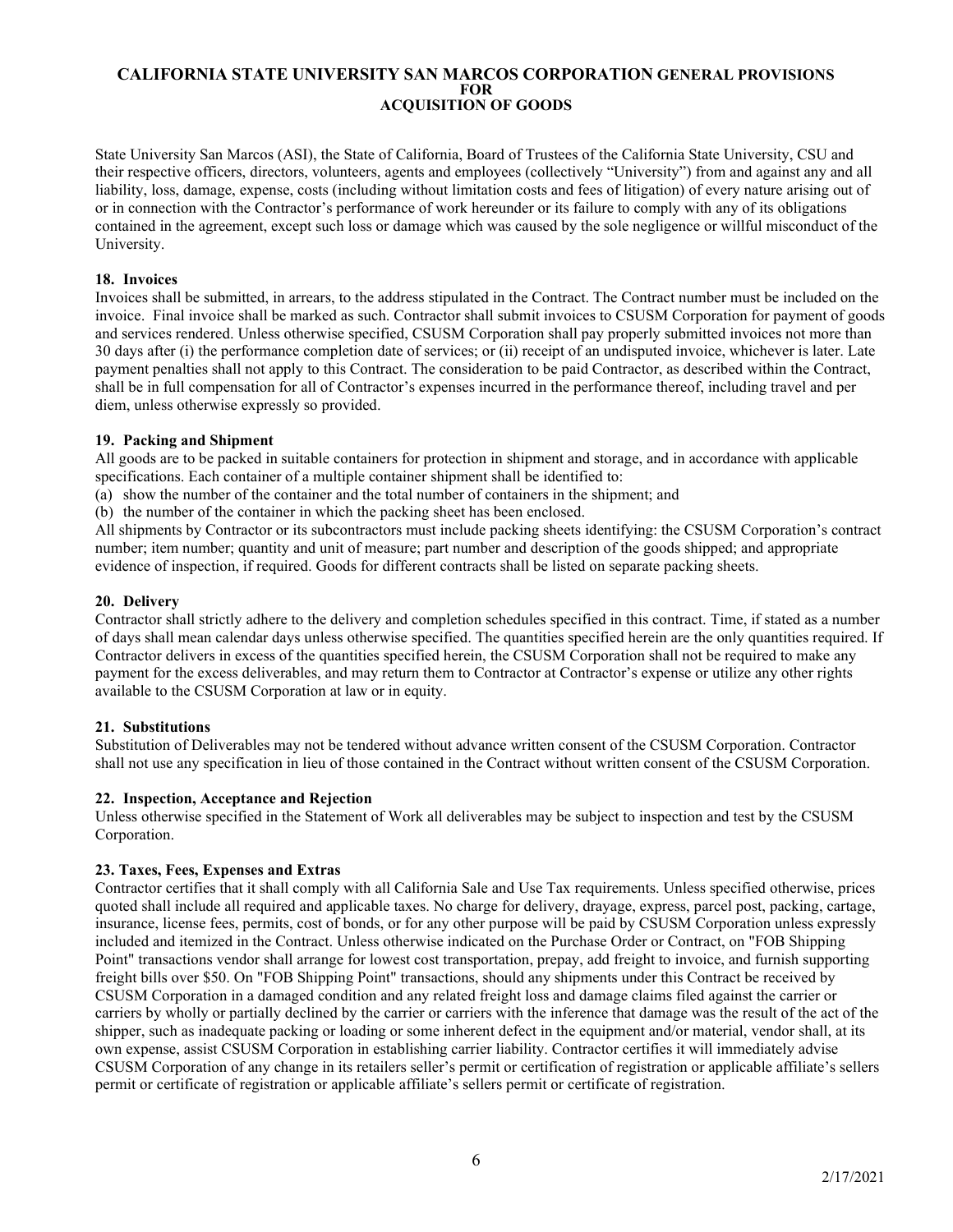## <span id="page-6-0"></span>**24. Electronic Software Tax Liability**

Contractor further agrees to deliver purchased software solely in an intangible form and via electronic means. Contractor shall be responsible for ensuring that the software is not delivered to CSUSM Corporation in tangible form, and shall defend and indemnify the CSUSM Corporation for any and all tax liability resulting from Contractors failure to deliver the software as required by this Agreement.

#### <span id="page-6-1"></span>**25. Document Referencing**

All correspondence, invoices, bills of lading, shipping memos, packages, etc., must show the Contract number. If factory shipment, the factory must be advised to comply. Invoices not properly identified with the Contract number and Contractor identification number may be returned to Contractor and may cause delay in payment.

## <span id="page-6-2"></span>**26. Patent, Copyright, and Trade Secret Indemnity**

Contractor shall indemnify, defend, and hold harmless the CSUSM Corporation, State of California, Board of Trustees of the California State University, CSU, and their respective officers, agents, and employees (collectively referred to as CSU), from any and all third party claims, costs (including without limitation reasonable attorneys' fees), and losses for infringement or violation of any Intellectual Property Right, domestic or foreign, by any product or service provided hereunder. With respect to claims arising from computer Hardware or Software manufactured by a third party and sold by Contractor as a reseller, Contractor will pass through to CSU, in addition to the foregoing provision, such indemnity rights as it receives from such third party ("Third Party Obligation") and will cooperate in enforcing them; provided that if the third party manufacturer fails to honor the Third Party Obligation, Contractor will provide CSUSM Corporation with indemnity protection.

- (a) CSUSM Corporation will notify Contractor of such claim in writing and tender its defense within a reasonable time; and
- (b) Contractor will control the defense of any action on such claim and all negotiations for its settlement or compromise, except when substantial principles of government or public law are involved, when litigation might create precedent affecting future CSUSM Corporation operations or liability, or when involvement of CSUSM Corporation is otherwise mandated by law. In such case no settlement shall be entered into on behalf of CSUSM Corporation without CSUSM Corporation's written approval.

(1) Contractor may be required to furnish CSUSM Corporation a bond against any and all loss, damage, costs, expenses, claims and liability for patent, copyright and trade secret infringement.

(2) Should the Deliverables or Software, or the operation thereof, become, or in the Contactor's opinion are likely to become, the subject of a claim of infringement or violation of a Intellectual Property Right, whether domestic or foreign, CSUSM Corporation shall permit Contractor at its option and expense either to procure for CSUSM Corporation the right to continue using the Deliverables or Software or to replace or modify the same so they become non-infringing, provided they comply with Contract and performance requirements and/or expectations. If neither option can reasonably practicable or if the use of such Deliverables or Software by CSUSM Corporation shall be prevented by injunction, Contractor agrees to take back such Deliverables or Software and use its best effort to assist CSUSM Corporation in procuring substitute Deliverables or Software at Contractors cost and expense. If, in the sole opinion of CSUSM Corporation, the return of such infringing Deliverables or Software makes the retention of other Deliverables or Software acquired from Contractor under this Contract impracticable, CSUSM Corporation shall then have the option of terminating this Contract, or applicable portions thereof, without penalty or termination charge. Contractor agrees to take back such Deliverables or Software and refund any sums CSUSM Corporation paid Contractor less any reasonable amount for use or damage.

(3) Contractor certifies it has appropriate systems and controls in place to ensure State funds will not be used in the performance of this Contract for the acquisition, operation or maintenance of computer Software in violation of copyright laws.

#### <span id="page-6-3"></span>**27. Rights in Work Product**

All inventions, discoveries, intellectual property, technical communications and records originated or prepared by Contractor pursuant to this Contract, including papers, reports, charts, computer programs, and other Documentation or improvements thereto, and including Contractor's administrative communications and records relating to this Contract (collectively, the "Work Product"), shall be Contractor's exclusive property. The provisions of this section may be revised in a Statement of Work. However, all finished product or deliverables required under this contract shall be the exclusive property of, CSUSM and CSUSM Corporation and may be used at CSUSM Corporation's discretion.

#### <span id="page-6-4"></span>**28. Examination and Audit**

CSUSM Corporation reserves the right to examine and audit, either independently or by a third party Contractors financial records. The examination and audit shall be confined to those matters connected with the performance of the Contract, including, but not limited to, the costs of administering the Contract.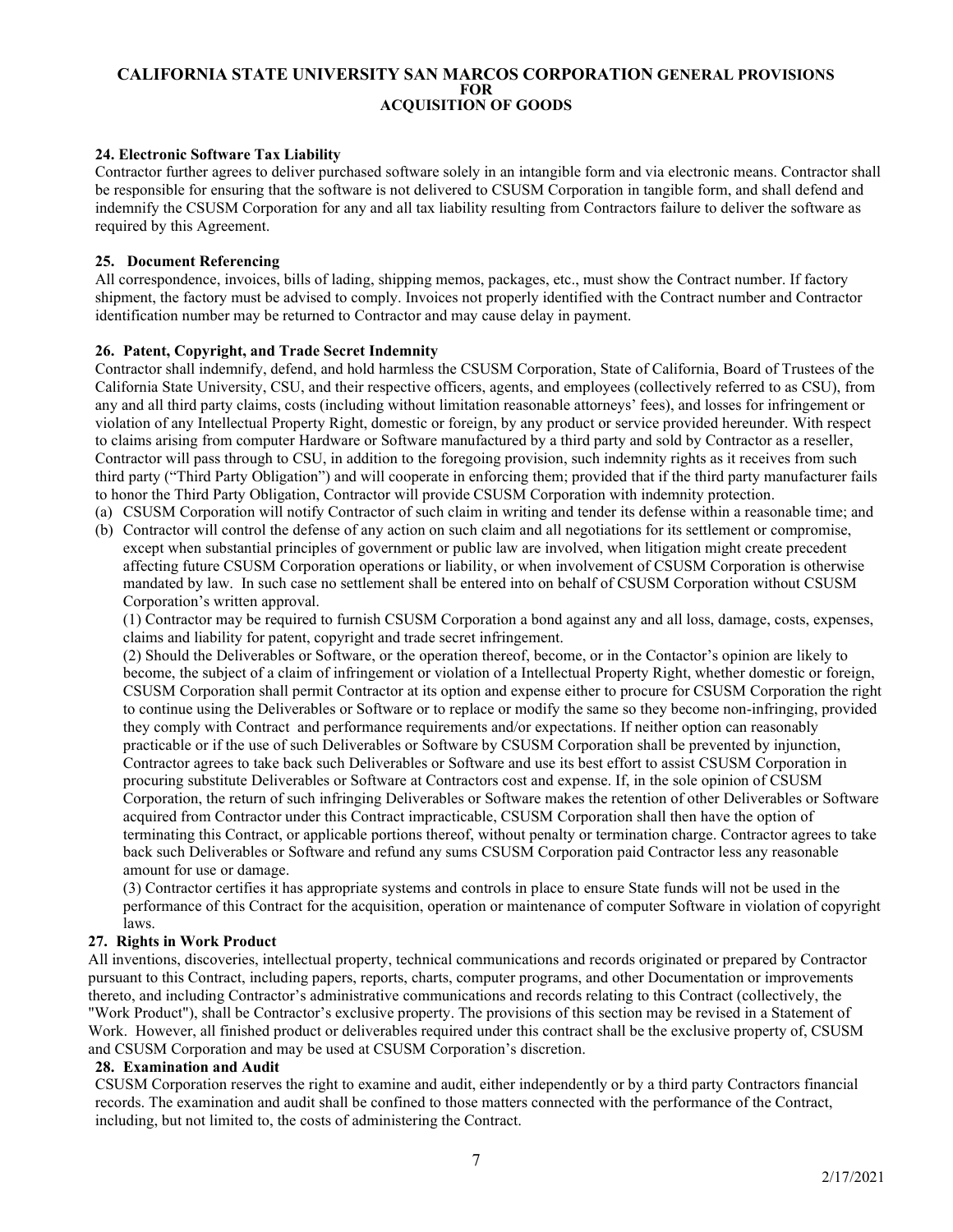# <span id="page-7-0"></span>**29. Dispute Resolution**

Any dispute arising under or resulting from this Contract that is not resolved within a 60 days of time by authorized representatives of Contractor and CSUSM Corporation shall be brought to the attention of the Contractor's Chief Executive Officer (or designee) and the Executive Director (or designee) of CSUSM Corporation for resolution. Either Contractor or CSUSM Corporation may request that the Chief Financial Officer (or designee) participate in the dispute resolution process to provide advice regarding CSUSM Corporation Contracting policies and procedures. If this informal dispute resolution process is unsuccessful, the Parties may pursue all remedies not inconsistent with this Contract. Despite an unresolved dispute, Contractor shall continue without delay in performing its responsibilities under this Contract. Contractor shall accurately and adequately document all services it has performed under this Contract.

## <span id="page-7-1"></span>**30. Conflict of Interest**

CSUSM may require a Statement of Economic Interests to be filed by any Consultant (or Contractor) who is involved in the making or participation in the making of decisions which may foreseeably have a material effect on any CSUSM Corporation financial interest.

## <span id="page-7-2"></span>**31. Endorsement**

Nothing contained in this Contract shall be construed as conferring on any Party, any right to use the other Party's name as an endorsement of product/service or to advertise, promote or otherwise market any product or service without the prior written consent of the other Party. Furthermore nothing in this Contract shall be construed as endorsement of any commercial product or service by CSUSM Corporation, California State University San Marcos, or The California State University, its officers or employees.

# <span id="page-7-3"></span>**32. Covenant Against Gratuities**

Contractor shall warrant that no gratuities (in the form of entertainment, gifts, or otherwise) were offered or given by Contractor, or any agent or representative of Contractor, to any officer or employee of CSU or CSUSM Corporation with a view toward securing the Contract or securing favorable treatment with respect to any determinations concerning the performance of the Contract. For breach or violation of this warranty, CSUSM Corporation shall have the right to terminate the Contract, either in whole or in part, and any loss or damage sustained by CSUSM Corporation in procuring on the open market any items that Contractor agreed to supply shall be borne and paid for solely by Contractor. CSUSM Corporation's rights and remedies provided in this clause shall not be exclusive and are in addition to any other rights and remedies provided by law, equity or under the Contract.

## <span id="page-7-4"></span>**33. Nondiscrimination**

- (a) During the performance of this Contract, Contractor and its subcontractors shall not unlawfully discriminate, harass or allow harassment, against any employee or applicant for employment because of sex, sexual orientation, race, color, ancestry, religious creed, national origin, disability (including HIV and AIDS), medical condition, age, marital status, and denial of family care leave. Contractor and subcontractors shall insure that the evaluation and treatment of their employees and applicants for employment are free from such discrimination and harassment.
- (b) Contractor and subcontractors shall comply with the provisions of the Fair Employment and Housing Act (Government Code, Section 12990 et seq.) and the applicable regulations promulgated thereunder (California Code of Regulations, Title 2, Section 7285.0 et seq.). The applicable regulations of the Fair Employment and Housing Commission implementing Government Code Section 12990 (a f), set forth in Chapter 5 of Division 4 of Title 2 of the California Code of Regulations are incorporated into this Contract by reference and made a part hereof as if set forth in full. Contractor and its subcontractors shall give written notice of their obligations under this clause to labor organizations with which they have a collective bargaining or other agreement.
- (c) Contractor shall include the nondiscrimination and compliance provisions of this clause in all subcontracts to perform work under the Contract.

## <span id="page-7-5"></span>**34. Compliance with NLRB Orders**

Contractor declares under penalty of perjury under the laws of the State of California that no more than one final, unappeasable finding of contempt of court by a federal court has been issued against Contractor within the immediately preceding two-year period because of Contractor's failure to comply with an order of a federal court to comply with an order of the National Labor Relations Board. Note: Cite Authority: PCC 10296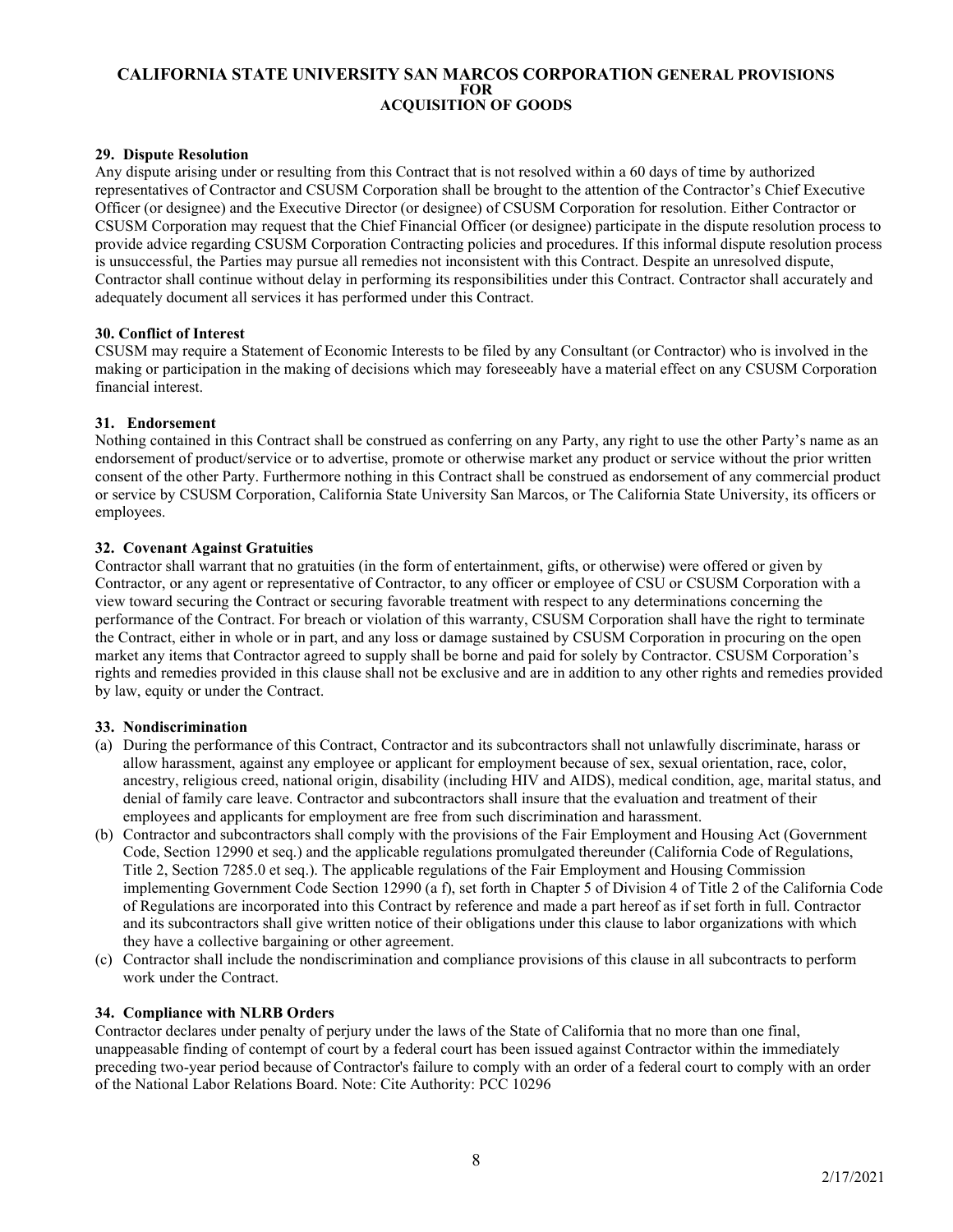# <span id="page-8-0"></span>**35. Drug-Free Workplace Certification**

Contractor certifies that Contractor shall comply with the requirements of the Drug-Free Workplace Act of 1990 and shall provide a drug-free workplace by taking the following actions:

- (a) Publish a statement notifying employees that unlawful manufacture, distribution, dispensation, possession, or use of a controlled substance is prohibited and specifying actions to be taken against employees for violations
- (b) Establish a Drug-Free Awareness Program to inform employees about all of the following:
	- (1) the dangers of drug abuse in the workplace;
	- (2) the person's or organization's policy of maintaining a drug-free workplace;
	- (3) any available counseling, rehabilitation and employee assistance programs; and,
	- (4) penalties that may be imposed upon employees for drug abuse violations.
- (c) Provide that every employee who works on the proposed or resulting Contract:
	- (1) will receive a copy of the company's drug-free policy statement; and,

(2) will agree to abide by the terms of the company's statement as a condition of employment on the Contract. Note: Authority Cited: Government Code Section 8350-8357

## <span id="page-8-1"></span>**36. Forced, Convict, Indentured and Child Labor**

By accepting a Contract or purchase order with CSUSM Corporation, Contractor certifies that:

- (a) no equipment, materials, or supplies furnished to CSUSM Corporation pursuant to this Contract have been produced in whole or in part by sweatshop labor, forced labor, convict labor, indentured labor under penal sanction, abusive forms of child labor or exploitation of children in sweatshop labor, or with the benefit of sweatshop labor, forced labor, convict labor, indentured labor under penal sanction, abusive forms of child labor or exploitation of children in sweatshop labor. Contractor further certifies it will adhere to the Sweat-free Code of Conduct as set forth on the California Department of Industrial Relations website located at http://www.dir.ca.gov/, and Public Contract Code Section 6108.
- (b) Contractor agrees to cooperate fully in providing reasonable access to its records, documents, agents or employees, or premises if reasonably required by authorized officials of the State, the Department of Industrial Relations, or the Department of Justice to determine Contractor's compliance with the requirements under paragraph (a).

## <span id="page-8-2"></span>**37. Recycled Content Certification**

To the extent that services involve the supply of post-consumer materials (see below), Contractor shall certify in writing, the minimum, if not the exact, percentage of post-consumer material, as defined in Sections 12161 and 12200 of the Public Contract Code, in products, materials, goods, or supplies offered or sold to CSUSM Corporation regardless whether the product meets the requirements of Section 12209. With respect to printer or duplication cartridges that comply with the requirements of Section 12156(e), the certification required by this subdivision shall specify that the cartridges so comply (PCC 12205).

## <span id="page-8-3"></span>**38. Americans With Disabilities Act (ADA)**

Contractor warrants that it complies with California and federal disabilities laws and regulations (Americans with Disabilities Act of 1990,42 U.S.C. 12101 et seq). Contractor hereby warrants the products or services it will provide under this Contract comply with the accessibility requirements of Section 508 of the Rehabilitation Act of 1973, as amended (29 U.S.C. 794d), and its implementing regulations set forth at Title 36, Code of Federal Regulations, Part 1194. Contractor agrees to promptly respond to and resolve any complaint regarding accessibility of its products or services. Contractor further agrees to indemnify and hold harmless CSUSM Corporation from any claims arising out of Contractor's failure to comply with the aforesaid requirements. Failure to comply with these requirements shall constitute a material breach of this Contract.

## <span id="page-8-4"></span>**39. Expatriate Corporations**

Contractor declares and certifies that it is not and expatriate corporation, and is not precluded from contracting with CSU by The California Taxpayer and Shareholder Protection Act of 2003, Public Contract Code Section 10286, et seq.

## <span id="page-8-5"></span>**40. Citizenship and Public Benefits**

If Contractor is a natural person, Contractor certifies in accepting this Contract that he or she is a citizen or national of the United States or otherwise qualified to receive public benefits under the Personal Responsibility and Work Opportunity Reconciliation Act of 1996 (P.L. 104-193; 110 STAT.2105, 2268-69).